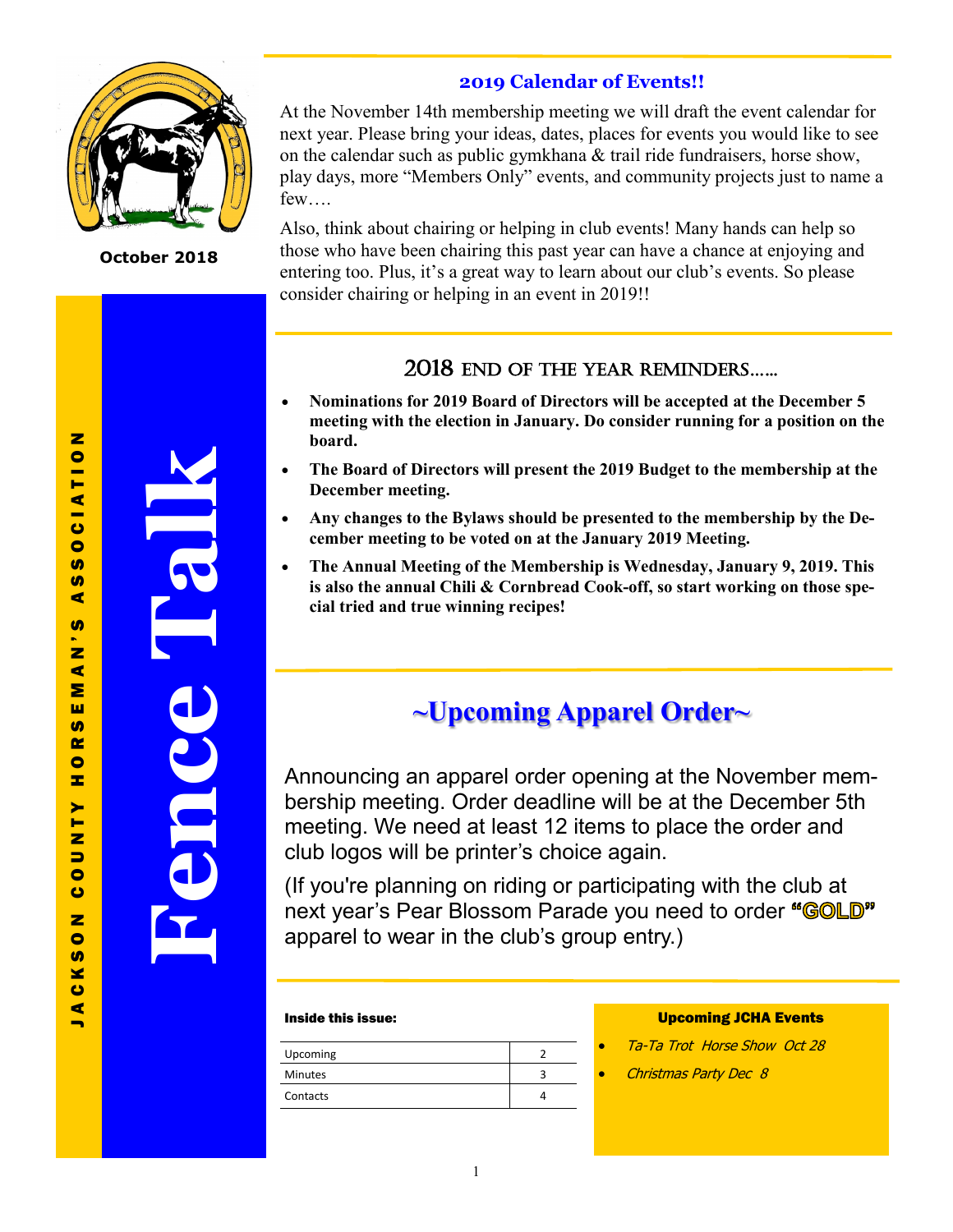# **Monthly Meeting Notice**

## **Date: November 14, 2018**

Doors Open 6:30pm Meeting 7:00pm

**Place:** I.O.O.F. Hall

1130 Hazel Street, Central Point

Refreshments provided by: **Jenifer Casey & Michelle Morton**

> Door Prize provided by: **Amanda Anderson**

## JCHA's Annual Christmas Party Saturday, December 8, 2018 Eagle's Lodge, Medford

When: Saturday, December 8, 2018 Where: Eagles Lodge 2000 Table Rock Rd, Medford

**All JCHA members and their personal guests are welcome to attend!** There's Dinner, Dancing, Fun Gift Ex-

change for all ages, and the Christmas Donation Food & Toy Drive.

Dinner Reservation & info flyer coming soon!

~What's Happening~ **JCHA Board meetings–** The 2018 board has decided to curtail monthly board meetings and will converse thru emails unless a board meeting is deemed necessary, then a date/place will be announced.



**JCHA Ta-Ta Trot Benefit Schooling Horse Show Sunday, October 28, 2018 Jackson Co Expo—Barker & Krause Barns, Central Point**

Stasea Martin and Sabina Martin are chairing this very special show dedicated to breast cancer awareness with proceeds divided up between Asante and Riding Beyond, both important and beneficial programs.

You're all invited to participate, even if it's to ride in a couple of classes. If you don't want to ride then please volunteer to help with the show. It takes many members to make things run smoothly from early morning registrations, gate persons, help recording class placings, etc. Please consider lending a helping hand! Set up begins Sunday at 7:30am, Sign ups at 8:00am, Show starts at 9:00am.

"Riding Beyond" a local non-profit program that helps women who are breast cancer survivors/thrivers who heal with the help of horses, will have a display table with info about their program and a raffle.

Jan's Ohana Grill and Ice food truck will be there to fill you up for snacks and lunch!

Give Stasea a call at 541–613-4410 for more information and to help out.

Show registration sheet and class flyer available on the club website www.ridejcha.com

## **~Classified Ads~**

Saving up for a car along with college tuitions, I'm looking for any work that needs to be done.

I can drive and have plenty experience house sitting along with a list of other tasks. Willing to muck stalls, buck hay, take care of/watch dogs, clean houses, ride horses, etc. I have worked for multiple people (Robin Robles Silvey, Penny Wellbaum, Teri Arrasmith-Bennett, Cori Carothers, etc.) if a reference is needed. If you can help me out it'd be much appreciated.

I can work Medford, Central Point and surrounding areas. If you have any further questions, please message me through Facebook. Thanks! Jordawn Green

I would love to earn extra money to help feed my horse if any one has jobs that need done I'm your girl and so is my sister! I ride horses, muck horse poop, clean yards, houses, stalls, barns , and tack rooms. I'll even water your lawn and mow it! Any job helps! I'm a senior in high school but not yet 18. I have worked for Judy Klein, Cyndi and David Browne if you need references. I also interned for Colton Cantrell last summer riding and learning. I would really appreciate any kind of help and work.

I can work Murphy, Grants Pass and surrounding areas.

Please call my grandmother Dana Bartlett at 541-660-3929 with any questions. Thank you! Chloe Evans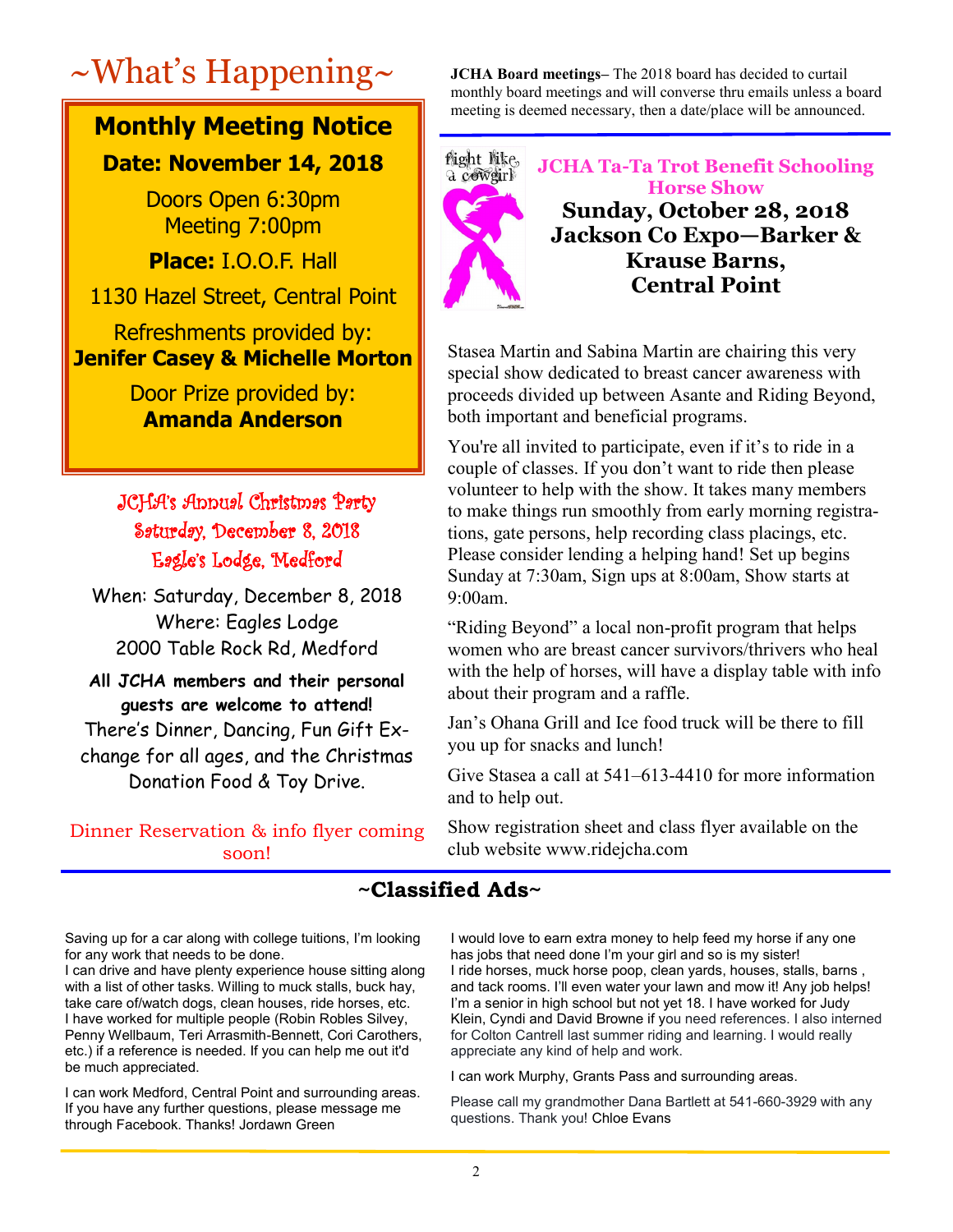## **JCHA Monthly Meeting Minutes - October 10, 2018 Submitted by Debbie Davenport**

President Karen House call the meeting to order at 7:00pm. Thanks to Stasea Martin, Phyliss Pfaff and Laura Woolley for refreshments; Bruce House, Carol Dombrowsky and Michelle Morton for the door prizes.

**Roll Call of the Board** - The board members were all present. No guests present.

**Sept Minutes** - Debbie asked if everyone had read the minutes and if there were any questions. Motion was made and approved to accept the minutes as printed.

**Treasurers Report** - Bruce stated the monthly income was \$997.00, expenses were \$416.88, leaving a checking balance of \$8855.92, cash on hand \$25, Joann Poole Fund \$1938.12 for a total balance of \$10,819.04. Motion was made and approved to accept the report as read. No other club bills were presented.

**Sunshine Report** - Carol said she sent cards to Dan Raybould, Grier Family, and 'Buddy' Davenport -all animal related.

**Ride JCHA Report**- Karen presented awards to Ann Freauf for 100 hours and Dana Bartlett for 500 hours. **Junior Member Report** – Jordawn listed off several events coming up – Oct 13 Intro to Working Ranch horse Clinic, Dec 8 Boogie For Bucks, Oct 20 Amberly Snyder Clinic in Klamath Falls, Oct 11 Thursday Morning Trail Class, Oct 20 Horsemanship Trail Clinic & Oct 13 Racin for Alzheimer's. OHSET has started. **Field Services Report** – Judy Klein didn't have anything to report but did tell about the upcoming Halloween event at the Brushriders Arena this Saturday.

### **JCHA Event Planning:**

**Ta-Ta Trot Schooling Show – Scheduled for October 28<sup>th</sup> at the fairgrounds. Stasea Martin said the High** Point awards are in and embroidered, there was a great article about the show in the Mail Tribune last Wednesday also. She explained some of the fun classes. Judges are all lined up, but they do need help at the show with sign up, gates, recording classes, etc. Be there Sunday morning by 7:30am to help. Discussed what to do with the proceeds from the show. Motion was made to make donations equally to Riding Beyond and Asante Mammogram Program but to wait until after the show to determine the percentage the club would keep for the work of putting on the show. Motion was approved.

**Christmas Party** – Scheduled for December 8 at the Eagle's Lodge. Lance Zimmerman is not going to be available this year for the music, so Shawna Maddox is checking around. Also suggested to just use Martin's Karaoke Machine. Karen M said the price for food did go up some. Prime Rib is \$19 and Lemon Pepper Chick is \$15. Motion was made and approved to take \$4 off each meal for members. The room is again \$150 to rent. Need to know the count by Dec 3. Motion made and approved to give out some plants, poinsettias, 3 \$50 gift cards, and a free membership for 2019 as door prizes.

#### **Old Business:**

**End of Summer Poker/Lingo Ride** – Judy Klein said there were not as many riders as in the past, due to a lot going on that weekend. They did have about 30 attended. Everyone had a great time, good food and good trails. Judy Suggested that in the future there be two chairmen, one for the ride and one for the food. It's just too much work for one person.

**St Jude Benefit** – Meloney Robles said she is still trying to get awards handed out. She is having issues with St Jude over the amount of money sent in as well.

**Youth Sponsorship Follow ups** – Chloe Evans said she really appreciated the money from the club. She wasn't able to do 4-H fair, but she was able to put shoes on her horse and buy him some special grain to help fatten him up. Juliana Evans said she also appreciated the money and used it for horseshoes. She didn't get to go to 4-H fair but really enjoys trail riding and gymkhanas more than fair.

#### **New Business:**

**Apparel Order** - Karen said there will be an apparel order going in after the December meeting. Forms are available tonight. If you are planning on riding in the Pear Blossom Parade in April **PLEASE** buy a gold shirt now. There will not be another order placed before then.

**Drawings**: Door prize winners were Laura Woolley, Beth Damon and Kasey Hagenno. The Buckaroo Drawing worth \$20 was won by Carol Dombrowsky. Drawing next month will be \$20.

**Adjournment**: Meeting adjourned at 8:00pm.